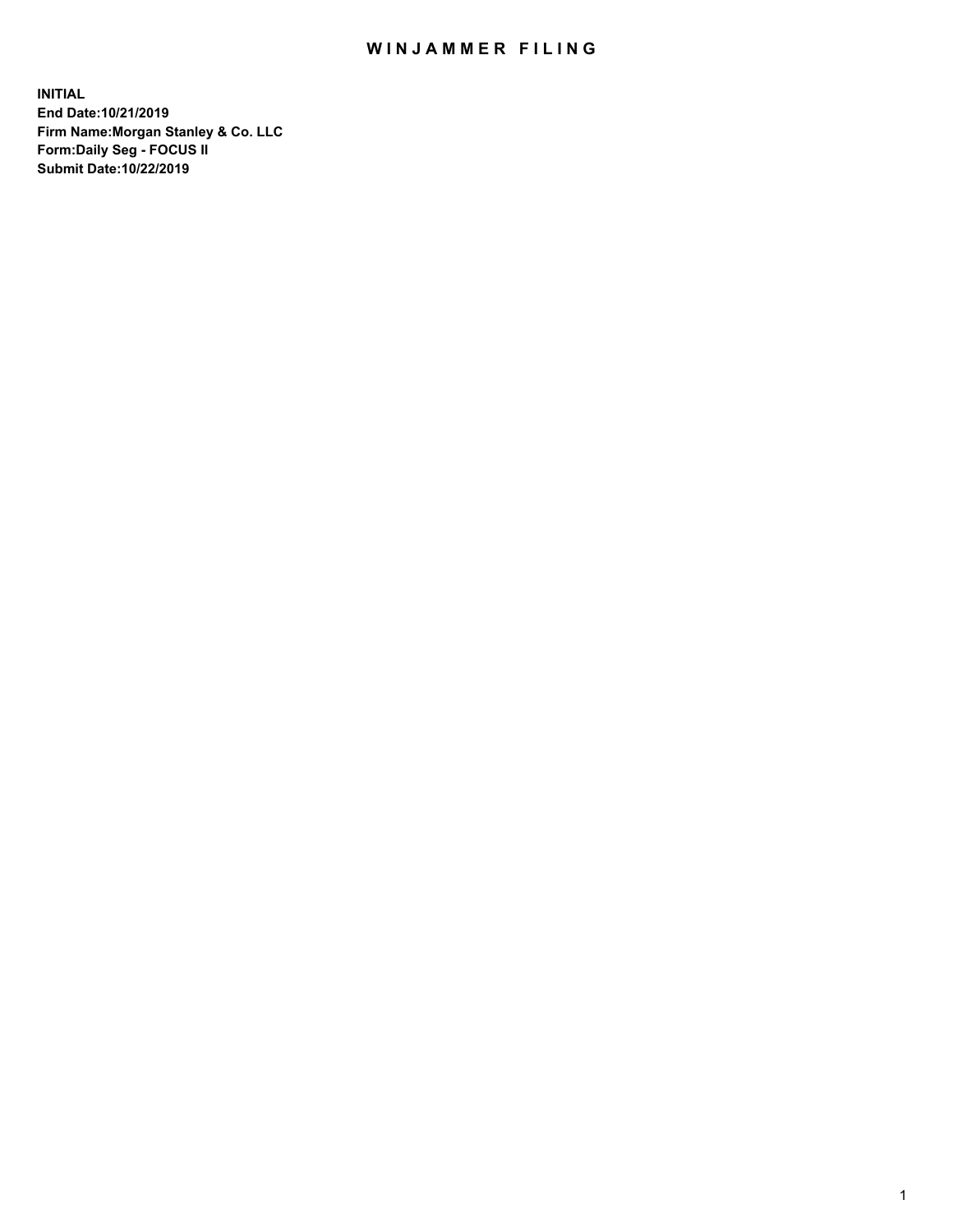**INITIAL End Date:10/21/2019 Firm Name:Morgan Stanley & Co. LLC Form:Daily Seg - FOCUS II Submit Date:10/22/2019 Daily Segregation - Cover Page**

| Name of Company                                                                                                                                                                                                                                                                                                                | Morgan Stanley & Co. LLC                               |
|--------------------------------------------------------------------------------------------------------------------------------------------------------------------------------------------------------------------------------------------------------------------------------------------------------------------------------|--------------------------------------------------------|
| <b>Contact Name</b>                                                                                                                                                                                                                                                                                                            | <b>Ikram Shah</b>                                      |
| <b>Contact Phone Number</b>                                                                                                                                                                                                                                                                                                    | 212-276-0963                                           |
| <b>Contact Email Address</b>                                                                                                                                                                                                                                                                                                   | Ikram.shah@morganstanley.com                           |
| FCM's Customer Segregated Funds Residual Interest Target (choose one):<br>a. Minimum dollar amount: ; or<br>b. Minimum percentage of customer segregated funds required:% ; or<br>c. Dollar amount range between: and; or<br>d. Percentage range of customer segregated funds required between:% and%.                         | 235,000,000<br><u>0</u><br>00<br>00                    |
| FCM's Customer Secured Amount Funds Residual Interest Target (choose one):<br>a. Minimum dollar amount: ; or<br>b. Minimum percentage of customer secured funds required:%; or<br>c. Dollar amount range between: and; or<br>d. Percentage range of customer secured funds required between: % and %.                          | 140,000,000<br><u>0</u><br><u>00</u><br>0 <sub>0</sub> |
| FCM's Cleared Swaps Customer Collateral Residual Interest Target (choose one):<br>a. Minimum dollar amount: ; or<br>b. Minimum percentage of cleared swaps customer collateral required:% ; or<br>c. Dollar amount range between: and; or<br>d. Percentage range of cleared swaps customer collateral required between:% and%. | 92,000,000<br><u>0</u><br>0 Q<br>00                    |

Attach supporting documents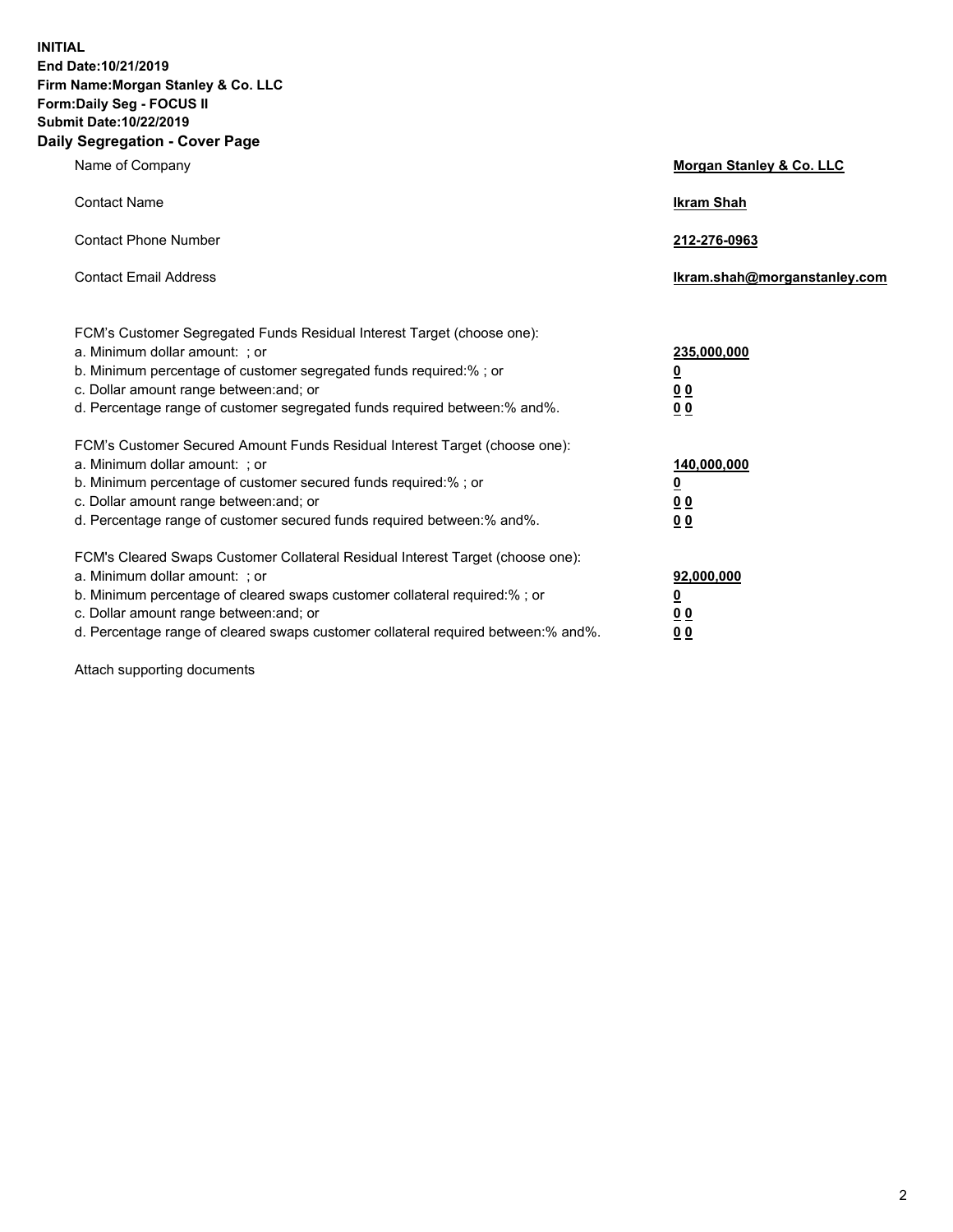## **INITIAL End Date:10/21/2019 Firm Name:Morgan Stanley & Co. LLC Form:Daily Seg - FOCUS II Submit Date:10/22/2019 Daily Segregation - Secured Amounts**

Foreign Futures and Foreign Options Secured Amounts Amount required to be set aside pursuant to law, rule or regulation of a foreign government or a rule of a self-regulatory organization authorized thereunder 1. Net ledger balance - Foreign Futures and Foreign Option Trading - All Customers A. Cash **3,060,497,896** [7315] B. Securities (at market) **2,231,014,508** [7317] 2. Net unrealized profit (loss) in open futures contracts traded on a foreign board of trade **-38,376,086** [7325] 3. Exchange traded options a. Market value of open option contracts purchased on a foreign board of trade **27,401,054** [7335] b. Market value of open contracts granted (sold) on a foreign board of trade **-27,846,167** [7337] 4. Net equity (deficit) (add lines 1. 2. and 3.) **5,252,691,205** [7345] 5. Account liquidating to a deficit and account with a debit balances - gross amount **41,593,896** [7351] Less: amount offset by customer owned securities **-38,315,211** [7352] **3,278,685** 6. Amount required to be set aside as the secured amount - Net Liquidating Equity Method (add lines 4 and 5) 7. Greater of amount required to be set aside pursuant to foreign jurisdiction (above) or line 6. FUNDS DEPOSITED IN SEPARATE REGULATION 30.7 ACCOUNTS 1. Cash in banks A. Banks located in the United States **397,996,956** [7500] B. Other banks qualified under Regulation 30.7 **414,169,155** [7520] **812,166,111** 2. Securities A. In safekeeping with banks located in the United States **534,866,204** [7540] B. In safekeeping with other banks qualified under Regulation 30.7 **0** [7560] **534,866,204** [7570] 3. Equities with registered futures commission merchants A. Cash **9,419,939** [7580] B. Securities **0** [7590] C. Unrealized gain (loss) on open futures contracts **320,673** [7600] D. Value of long option contracts **0** [7610] E. Value of short option contracts **0** [7615] **9,740,612** [7620] 4. Amounts held by clearing organizations of foreign boards of trade A. Cash **0** [7640] B. Securities **0** [7650] C. Amount due to (from) clearing organization - daily variation **0** [7660] D. Value of long option contracts **0** [7670] E. Value of short option contracts **0** [7675] **0** [7680] 5. Amounts held by members of foreign boards of trade A. Cash **2,433,226,165** [7700] B. Securities **1,696,148,304** [7710] C. Unrealized gain (loss) on open futures contracts **-38,696,759** [7720] D. Value of long option contracts **27,401,054** [7730]

- 
- 6. Amounts with other depositories designated by a foreign board of trade **0** [7760]
- 7. Segregated funds on hand **0** [7765]
- 8. Total funds in separate section 30.7 accounts **5,447,005,524** [7770]
- 9. Excess (deficiency) Set Aside for Secured Amount (subtract line 7 Secured Statement Page 1 from Line 8)
- 10. Management Target Amount for Excess funds in separate section 30.7 accounts **140,000,000** [7780]
- 11. Excess (deficiency) funds in separate 30.7 accounts over (under) Management Target **51,035,634** [7785]

**0** [7305]

[7354] **5,255,969,890** [7355]

**5,255,969,890** [7360]

[7530]

 E. Value of short option contracts **-27,846,167** [7735] **4,090,232,597** [7740] **191,035,634** [7380]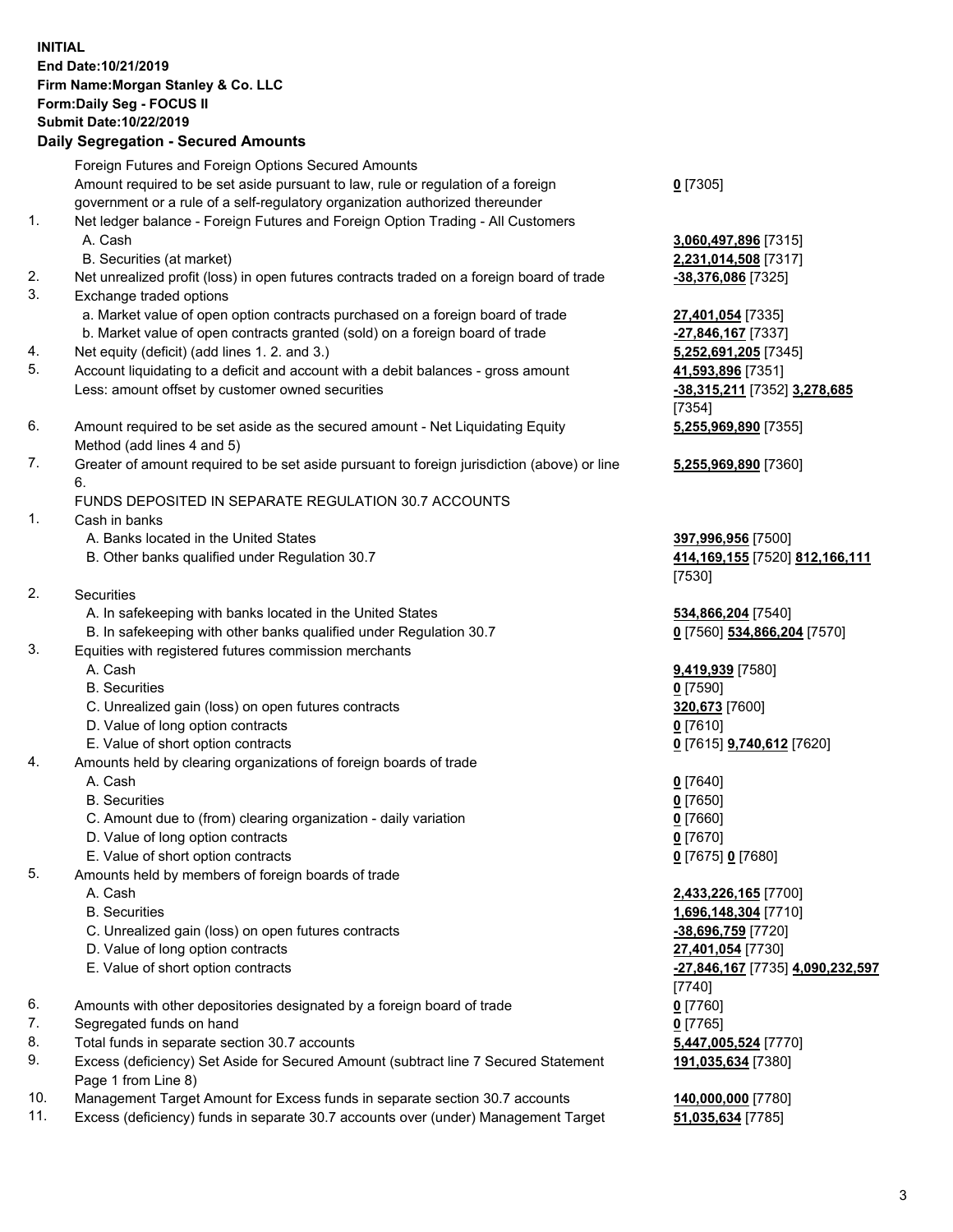**INITIAL End Date:10/21/2019 Firm Name:Morgan Stanley & Co. LLC Form:Daily Seg - FOCUS II Submit Date:10/22/2019 Daily Segregation - Segregation Statement** SEGREGATION REQUIREMENTS(Section 4d(2) of the CEAct) 1. Net ledger balance A. Cash **12,102,106,916** [7010] B. Securities (at market) **6,677,250,423** [7020] 2. Net unrealized profit (loss) in open futures contracts traded on a contract market **-1,762,412,860** [7030] 3. Exchange traded options A. Add market value of open option contracts purchased on a contract market **406,864,332** [7032] B. Deduct market value of open option contracts granted (sold) on a contract market **-301,674,883** [7033] 4. Net equity (deficit) (add lines 1, 2 and 3) **17,122,133,928** [7040] 5. Accounts liquidating to a deficit and accounts with debit balances - gross amount **718,224,439** [7045] Less: amount offset by customer securities **-712,207,466** [7047] **6,016,973** [7050] 6. Amount required to be segregated (add lines 4 and 5) **17,128,150,901** [7060] FUNDS IN SEGREGATED ACCOUNTS 7. Deposited in segregated funds bank accounts A. Cash **3,936,008,873** [7070] B. Securities representing investments of customers' funds (at market) **0** [7080] C. Securities held for particular customers or option customers in lieu of cash (at market) **792,831,852** [7090] 8. Margins on deposit with derivatives clearing organizations of contract markets A. Cash **6,497,305,692** [7100] B. Securities representing investments of customers' funds (at market) **0** [7110] C. Securities held for particular customers or option customers in lieu of cash (at market) **5,884,418,571** [7120] 9. Net settlement from (to) derivatives clearing organizations of contract markets **187,994,979** [7130] 10. Exchange traded options A. Value of open long option contracts **406,864,332** [7132] B. Value of open short option contracts **-301,674,883** [7133] 11. Net equities with other FCMs A. Net liquidating equity **8,210,819** [7140] B. Securities representing investments of customers' funds (at market) **0** [7160] C. Securities held for particular customers or option customers in lieu of cash (at market) **0** [7170] 12. Segregated funds on hand **0** [7150] 13. Total amount in segregation (add lines 7 through 12) **17,411,960,235** [7180] 14. Excess (deficiency) funds in segregation (subtract line 6 from line 13) **283,809,334** [7190]

- 15. Management Target Amount for Excess funds in segregation **235,000,000** [7194]
- 16. Excess (deficiency) funds in segregation over (under) Management Target Amount Excess

**48,809,334** [7198]